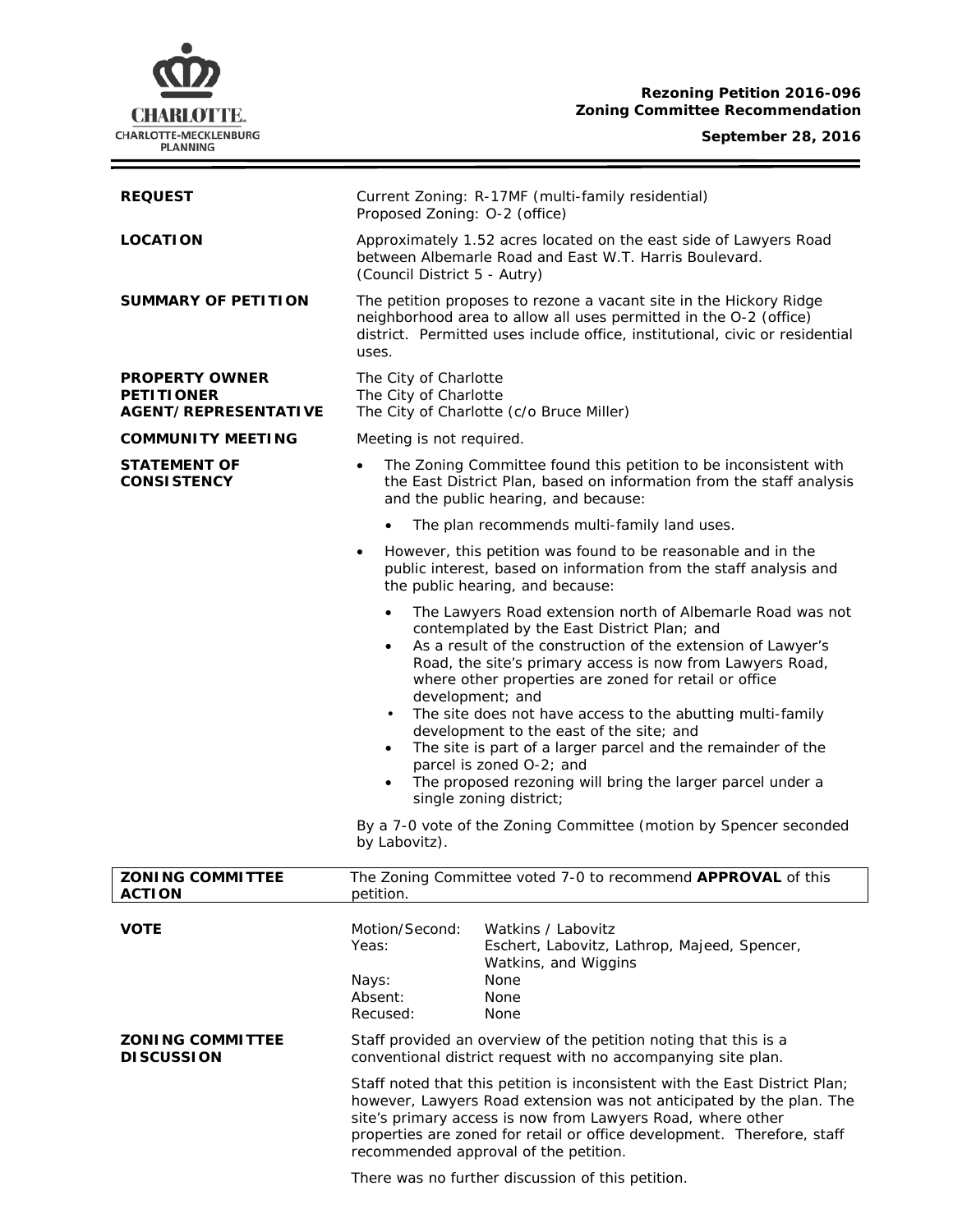**STAFF OPINION** Staff agrees with the recommendation of the Zoning Committee.

# **FINAL STAFF ANALYSIS**

#### **(Pre-Hearing Analysis online at [www.rezoning.org\)](http://www.rezoning.org/)**

#### **PLANNING STAFF REVIEW**

• **Proposed Request Details**

This is a conventional rezoning petition, which applies all the standards, regulations and uses in the O-2 (office) zoning district. Uses allowed in the O-2 district include office, residential, institutional and civic uses.

- **Public Plans and Policies**
	- The *East District Plan* (1990) recommends multi-family land uses for the area proposed to be rezoned.

## • **TRANSPORTATION CONSIDERATIONS**

- This petition is not anticipated to significantly increase the amount of traffic generated by the site. CDOT has not identified any negative impacts to the transportation facilities in the area.
- **Vehicle Trip Generation:**
	- Current Zoning:

Existing Use: 0 trips per day (based on vacant property).

Entitlement: 275 trips (based on 25 multi-family dwelling units).

Proposed Zoning: 427 trips per day (based on 22,800 square feet of office uses).

**DEPARTMENT COMMENTS** (see full department reports online)

- **Charlotte Area Transit System:** No issues.
- **Charlotte Department of Neighborhood & Business Services:** Developer must comply with City's Housing Policies if constructing multi-family housing for which public funding will be requested.
- **Charlotte Fire Department:** No on street parking on roads less than 26 feet clear width.
- **Charlotte-Mecklenburg Schools:** Non-residential petitions do not impact the number of students attending local schools.
- **Charlotte-Mecklenburg Storm Water Services:** No issues.
- **Charlotte Water:** Charlotte Water currently does not have water system availability via a water distribution main. The closest water distribution main is approximately 340 feet south of the property at the intersection of Lawyers Road and Albemarle Road. Charlotte Water currently does not have sewer system availability for the parcels under review. The closest available sewer main is approximately 320 feet south of parcel 10917111 at the intersection of Lawyers Road and Albemarle Road.
- **Engineering and Property Management:** Property is located in the Wedge, therefore tree save shall be provided on site. Tree save area to be minimum 30 feet wide; no structures will be allowed within ten feet of tree save area.
- **Mecklenburg County Land Use and Environmental Services Agency:** No issues.
- **Mecklenburg County Parks and Recreation Department:** No issues.

#### **Attachments Online at [www.rezoning.org](http://www.rezoning.org/)**

- Application
- Pre-Hearing Staff Analysis
- Locator Map
- Department Comments
	- Charlotte Area Transit System Review
	- Charlotte Department of Neighborhood & Business Services Review
	- Charlotte Fire Department Review
	- Charlotte-Mecklenburg Schools Review
	- Charlotte-Mecklenburg Storm Water Services Review